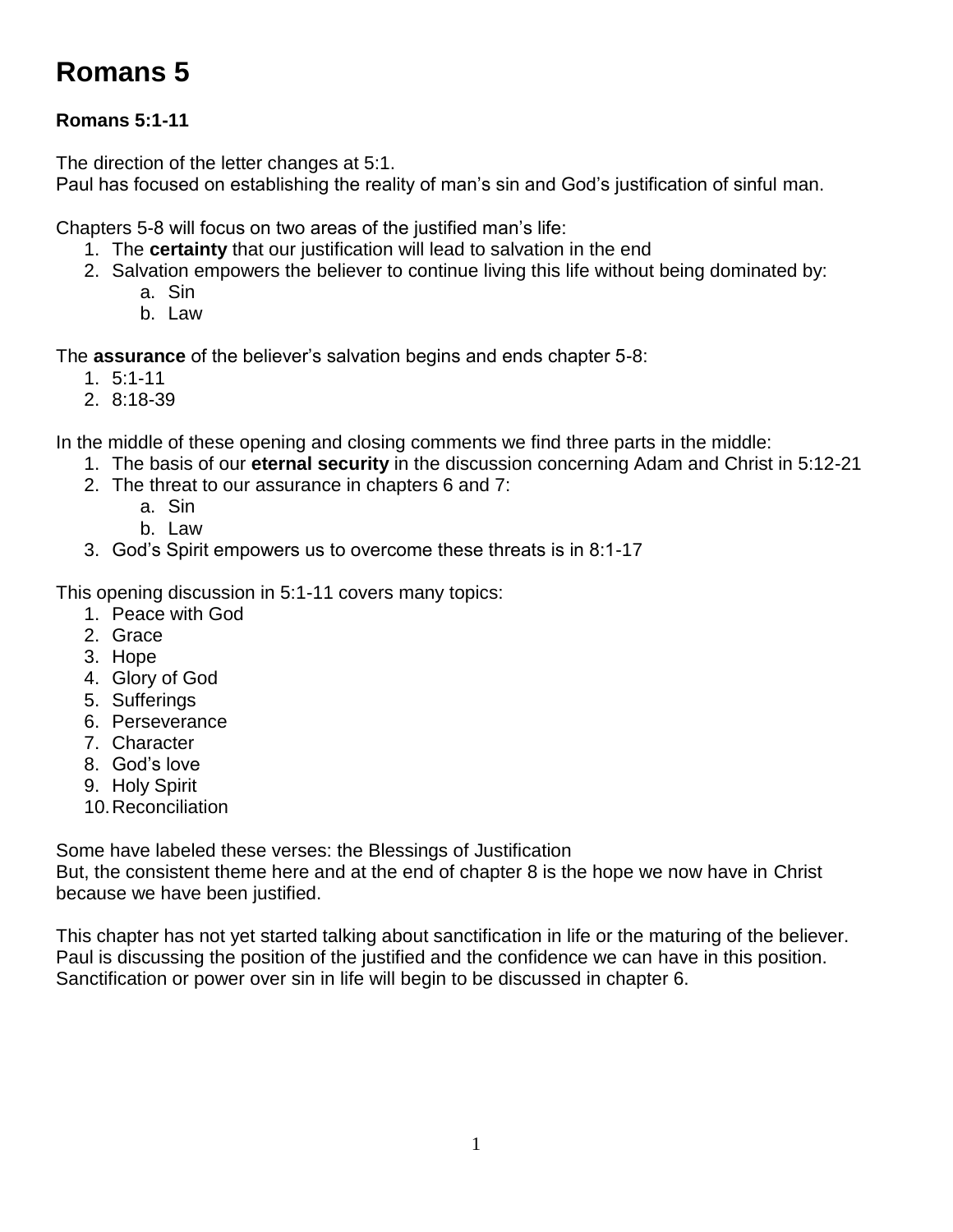## **Quick Summary of 5:1-11**

- **5:1-4** We rejoice because we hope to be part of the future Glory of God. But, also, we rejoice even today in our sufferings because these sufferings force us t look to God and live like God while we wait in hope.
- **5:5-8** Why can we even have this hope for the future and for today? Because of God's love. This was revealed when Jesus died for the ungodly and powerless so that they might be justified.
- **5:9-11** If we have been justified today because of Jesus we will ultimately be saved (certainty of salvation, assurance of salvation, eternal security) from God's wrath or end time judgment.

## **5:1**

"Therefore" indicates that the previous discussion that began in 3:21 foundational for what Paul is about to conclude.

- 1. 1:18-3:20 condemns all men (Jew and Gentile)
- 2. 3:21-4:25 reveals justification of all men (Jew and Gentile) through faith.

"Justified through faith" sums up the material in 3:21-4:25

"Peace with God" – "peace" is the Greek translation of the Hebrew shalom in the LXX

- This is an eschatological term used by the OT prophets to speak of the salvation that would be brought to God's people in the last days where the word "peace" and "salvation" were equivalent.
- "Peace" in the Greek meant the cessation of war but "peace" in Hebrew had a more positive meaning that included well-being, prosperity, and salvation of the godly man:
	- $\circ$  Isaiah 52:7 and Romans 10:15
	- o Ezekiel 34:25
	- $\circ$  Isaiah 54:10
	- o Jeremiah 37:26

## **5:2**

"access" would refer to being able to have access to the president.

But notice, this is not saying here we have access into God, but instead into grace.

## **5:3**

Paul has to address present day sufferings quickly for his reader since he has just said we have "peace" or "shalom".

It did not look like salvation from God to the Jews as they compared the OT promises to their present day suffering.

| Suffering        | Perseverance      | Character        |          |
|------------------|-------------------|------------------|----------|
| <b>Thlipasis</b> | hupomone          | dokimen          | $= HOPE$ |
| "tribulations"   | patient endurance | proven character |          |

Why hope? We already have hope but we will strengthen our hope when we experience God's power even in time. Our hope will be greater.

- 1 Peter 1:6-7
- James 1:2-4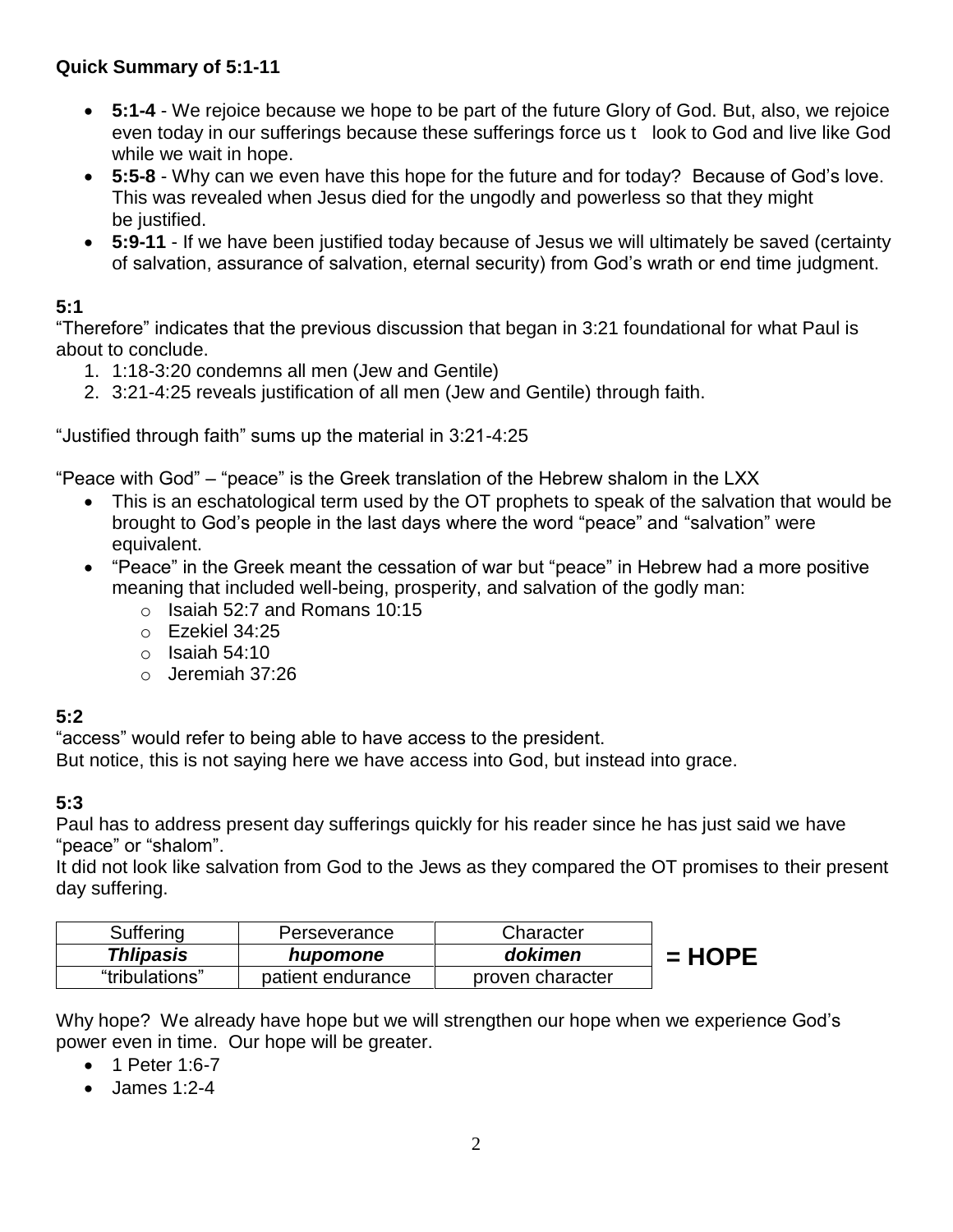## **5:6**

"Powerless" is a word that meant "weak" or "sickly" and here it refers to the inability of man to work out righteousness for himself.

Three words used to describe the unsaved man:

- 1. Powerless
- 2. Ungodly
- 3. sinners (5:8)

## **5:8**

"die for" has been used four times in 6-8.

In each case the Greek uses the preposition "hyper" – meaning "on behalf of" (translated "for"). "Hyper" stress two aspects of Christ's death:

- 1. the substitutionary sacrifice
- 2. the action of one person for the benefit of another

The Greek preposition "anti" – meaning "in place of" could have been used, but would only focused on the substitutionary death of Christ. The emphasis here is on God's love and desire to benefit man so Paul's choice of "hyper" captures his focus in more detail.

## **5:10**

Paul uses a fourth word to describe the unregenerate state of man.

That word is "*echthroi*" ("enemies").

This word refers to us being considered by God as his enemies.

This is clear from 11:28 where Israel is considered God's enemy but is still loved.

## **Romans 5:12-21**

Points:

- Justification by faith overcomes the effects of the fall of Adam
- Adam's sin affected all people; Christ's obedience affects all believers
- The connection to verses 1-11 is the theme of the assurance of salvation because of Christ's work.
- All men stand in relationship to God through one of two men: Adam or Jesus
- The focus of this chapter is not sin and death but that *"grace might reign through righteousness to bring eternal life through Jesus Christ our Lord*."

A *federal head* is a person who represents a group of people and whose actions result in consequences for those people. The group experiences what their federal head's actions deserve. Examples of federal heads are kings, congressmen, parents, etc.

The discussion of sin in these verses deals with the sin nature that we inherited from Adam. We are called "sinners" because we have this sin nature. We then commit sins because we are sinners that have a sin nature.

## **5:12**

Paul begins this section in this verse with a comparison that he does not finish until 5:18. Paul becomes sidetracked from his comparison by Adam and sin.

(To start a comparison like this and then not finish it is what grammarians call an anacoluthon.)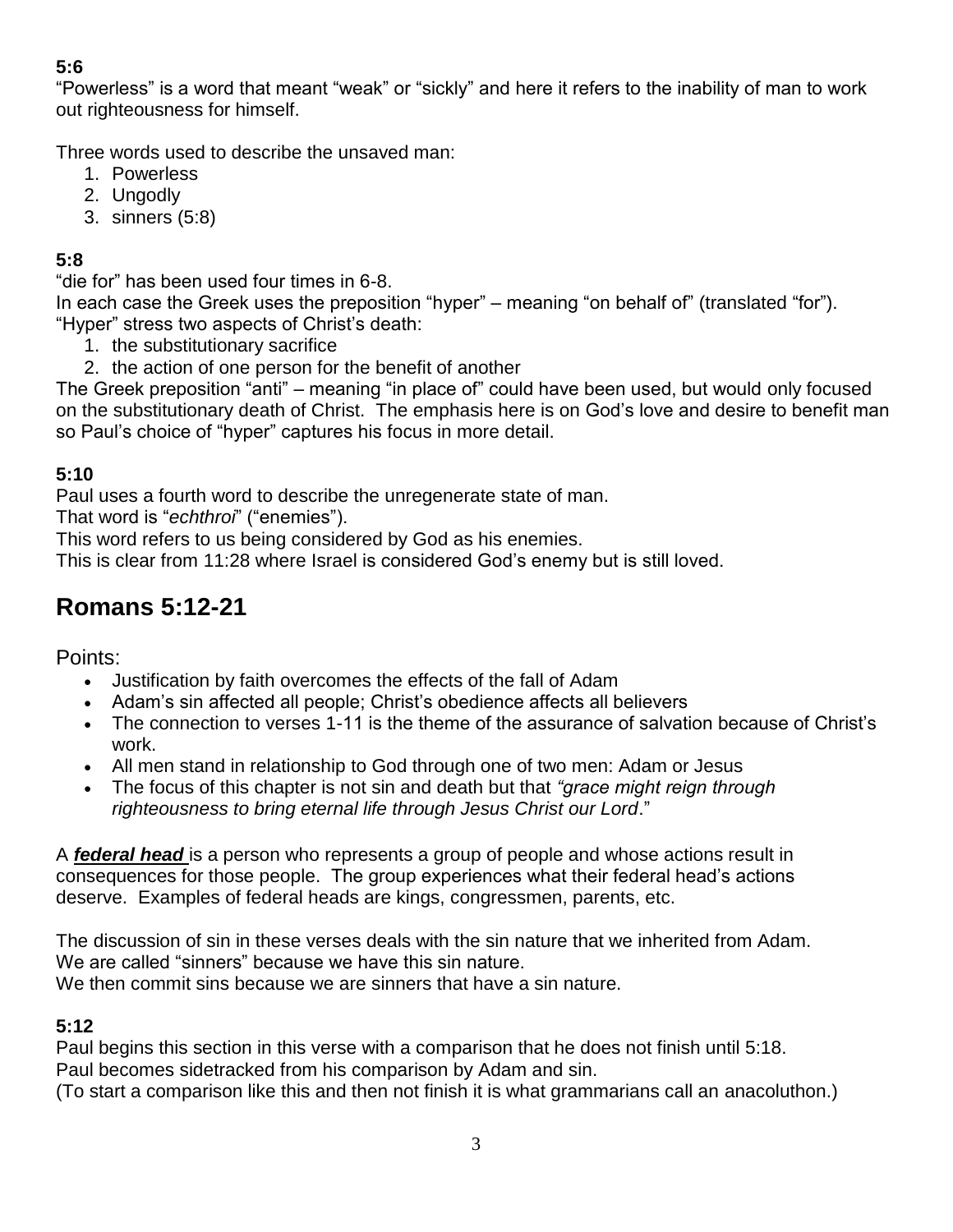"**one man**" – Paul does not call them "Adam" and "Jesus" yet. He refers to them as "one man" to stress the fact that they were the federal heads of groups.

"**death**" refers to spiritual and physical death

Adam is credited with the sin and not **Eve** because Adam was the federal head of the race and Eve was not.

- Man was formed first (1 Timothy 2:13)
- Eve was made as a "helper" which is '*ezer* and means "to help, to aid as one helps the destitute" and "giving to one who needs what they have." The NIV translates it as "helper suitable"(2:18) and "suitable helper" (2:20) because the word also means "corresponding needs and assets."
- Eve was brought to the man  $(2:22)$
- Adam named the animals and Adam named Eve "woman" (**Ishshaw**) (2:23)
- Eve was taken out of man  $(2:23)$

Eve did become a sinner when she ate according to 1 Timothy 2:14 – "*It was the woman who was deceived and became a sinner*." "Sinner" (parabasei "transgression") is the same word as Paul uses in Romans 5:14 (parpbasews "transgression", NIV "*breaking a command*".) So Eve could sin but she did not have the authority for the whole human race. (see also 2 Cor. 11:3)

Adam's sin produced:

- 1. universal sin nature
- 2. universal sinning
- 3. universal spiritual death
- 4. universal physical death

"sin" in Romans does these things:

- 1. it reigns (5:20; 6:13, 14),
- 2. it can be obeyed (6:16-17),
- 3. it pays wages (6:23),
- 4. it seizes opportunity (7:8, 11)
- 5. it deceives and kills (7:11, 13)

The dash  $(-)$  at the end of verse 12 is the English Bibles way of recognizing that Paul has abandoned his sentence in verse 12 and begins to detail some statements he has made in verse 12.

#### **5:13**

Paul does not continue with the obvious conclusion of verse 12.

Since sin and death entered the world universally through one federal head then righteousness and life could also enter the world through one federal head.

But, Paul does not finish the comparison and so does not write this, yet. Paul will wait until verse 18.

Instead Paul wants to explain the concepts and connections of "sin" and "law" since both of these have already been introduced in his book.

Verses 13 and 14 explain verse 12.

Paul begins verse 13 by stating a truth but a truth that doesn't make sense if we only consider the Law of Moses.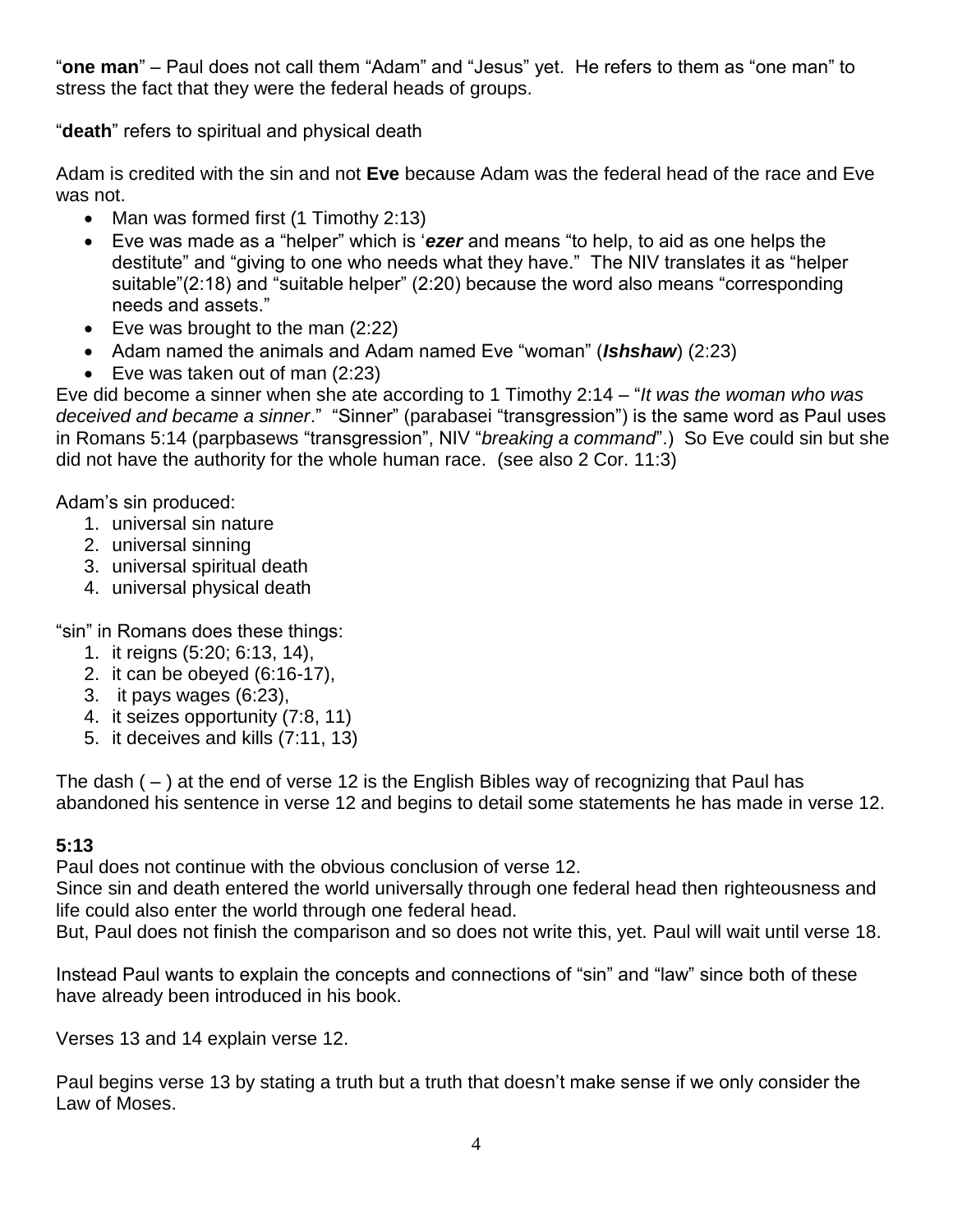#### Paul says, "*Before the law was given, sin was in the world*."

So, what came first sin (and death) to man or the Law of Moses? The answer: Sin

The question then is a Jewish question and is stated like this by Paul: "*But sin is not taken into account when there is no law*." . . .??

Why was there death for all men before the Law of Moses was given? How could people be guilty of breaking a law they did not know existed? Why then did they die before God revealed the Law of Moses?

The answer to this question proves that Adam was the federal head of mankind. The reason we sin and die is because of Adam!!

This is important and Paul is trying to stress the total power and authority that Adam had over us because it will help us understand the position that Christ has to the other extreme

#### **5:14**

Here is the answer to the question.

"Nevertheless" – Paul admits that you can not sin against a law that does not exist

- (you can sin against a law you do not know. Your knowledge does not make something a law. There are many legitimate laws that we do not know. They do not suddenly become a law when you learn about it.)
- The Law of Moses did not exist until God gave it.

Still, death reigned from Adam until Moses.

Why, because in Adam all became sinners and because all where sinners they died.

"*did not sin*" – "sin" is "*hamartano*" and means "miss the mark" "*by breaking a command*" – is "*parabasis*" meaning "the transgression of a given command

Adam did "sin" by breaking a known and revealed command.

Adam was a "pattern" of the one to come

"*Pattern*" is "*tupos*" which means a divinely instituted "type", "pattern" or "shadow" of a greater reality.

Adam's act had universal impact as did Christ's act.

1 Corinthians 15:45-49 – *"So it is written: "The first man Adam became a living being"; the last Adam, a life-giving spirit. The spiritual did not come first, but the natural, and after that the spiritual. The first man was of the dust of the earth, the second man from heaven. As was the earthly man, so are those who are of the earth; and as is the man from heaven, so also are those who are of heaven. And just as we have borne the likeness of the earthly man, so shall we bear the likeness of the man from heaven."*

#### **SEVEN CONTRAST in SEVEN VERSES**

The rest of Chapter 5 makes seven contrasts between Adam's act and Jesus' act. There is one in each verse.

5:15 – The **Essence**: Transgression - Gift

- 5:16 The **Verdicts**: Condemnation Justification
- 5:17 The **Consequences**: Death Life